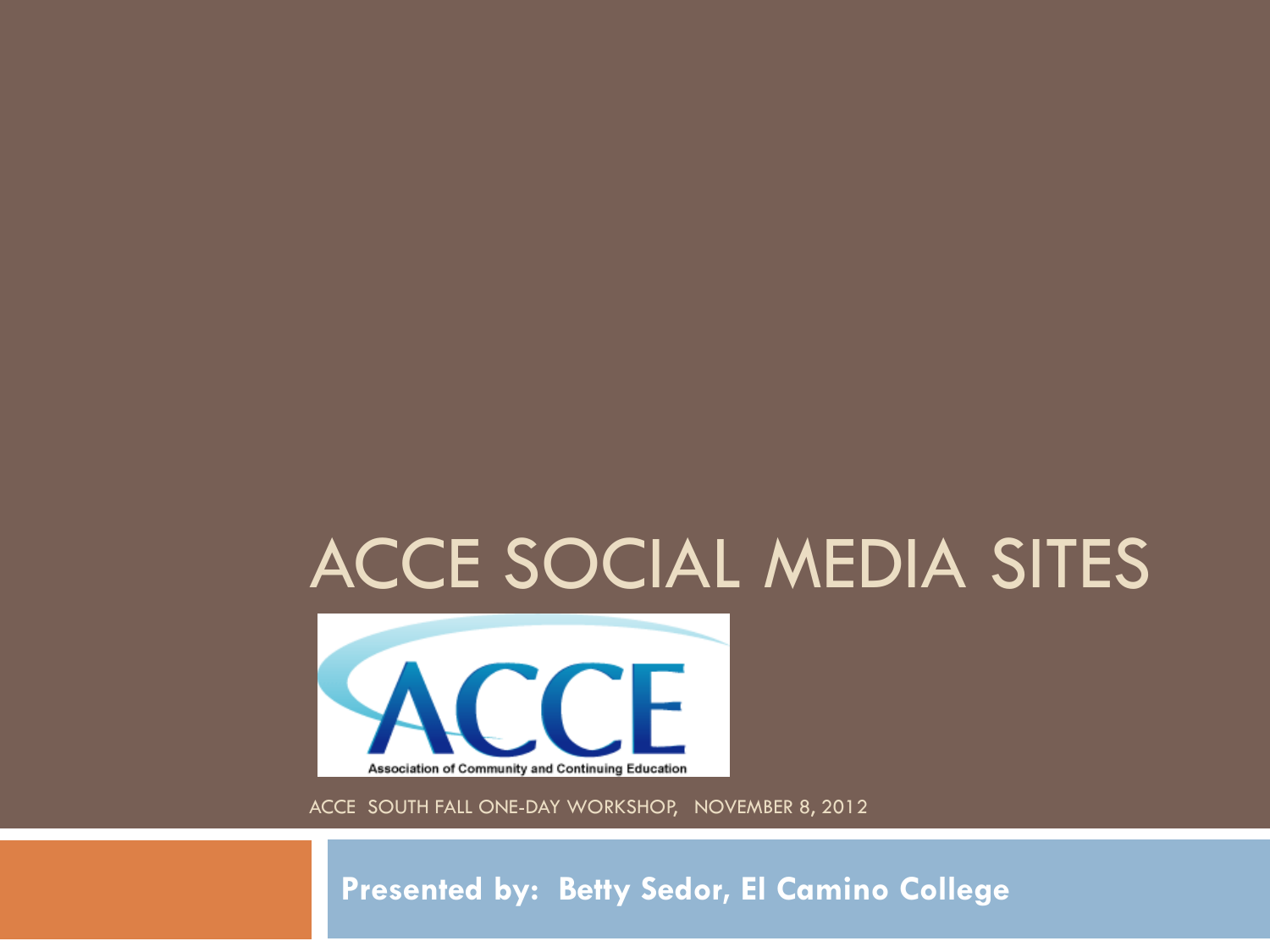# ACCE is Modernizing…

- □ With social networking sites like Facebook boasting some 800 million global users including 150 million in the U.S., now more than ever is the time for ACCE to begin engaging our guests and members through social media.
- □ While ACCE will continue to communicate through traditional electronic formats including our website and our email ListServ, we're encouraging a convergence of various communication styles including social networking in order to increase a sense of connectedness amongst our ACCE members.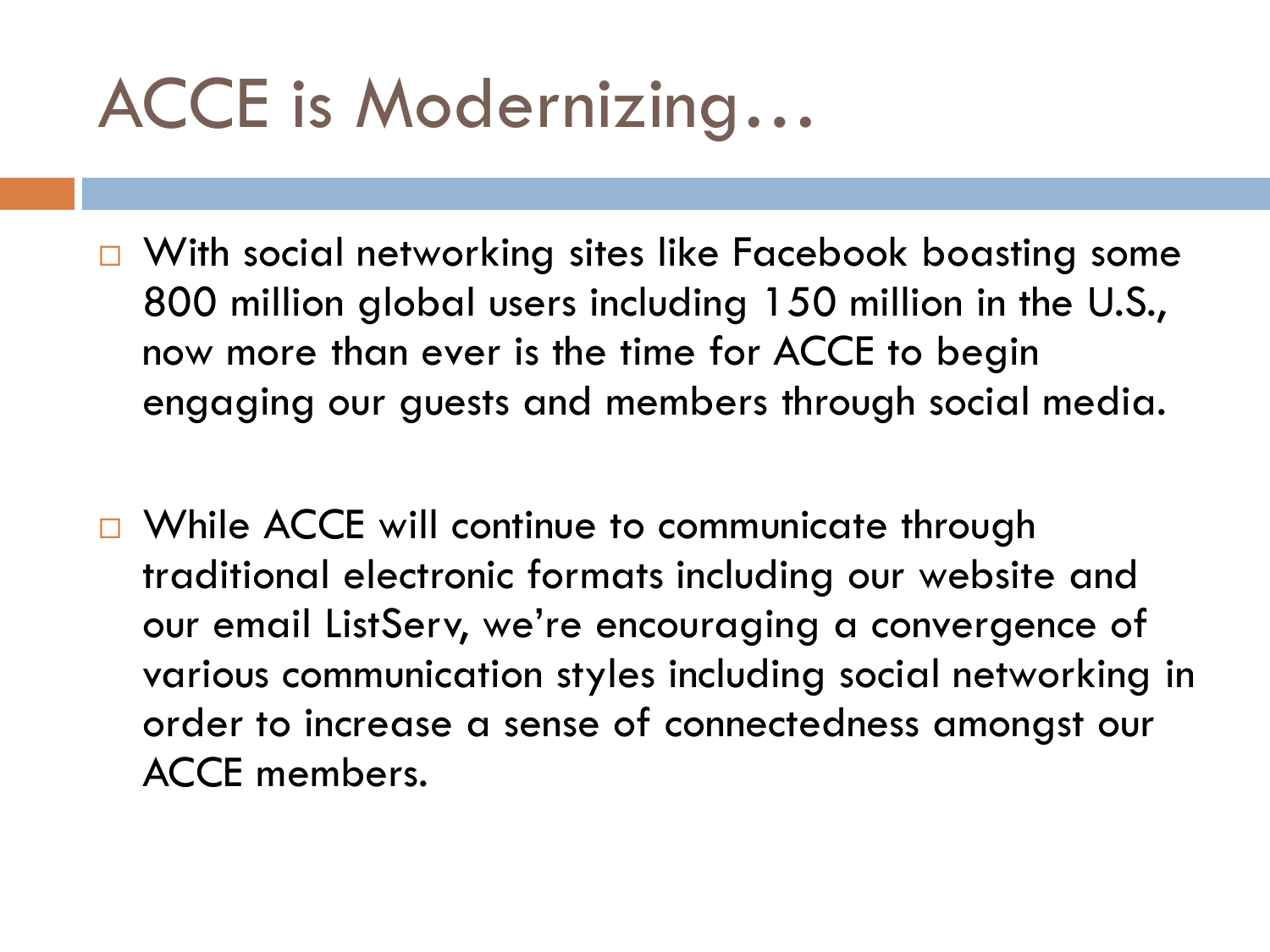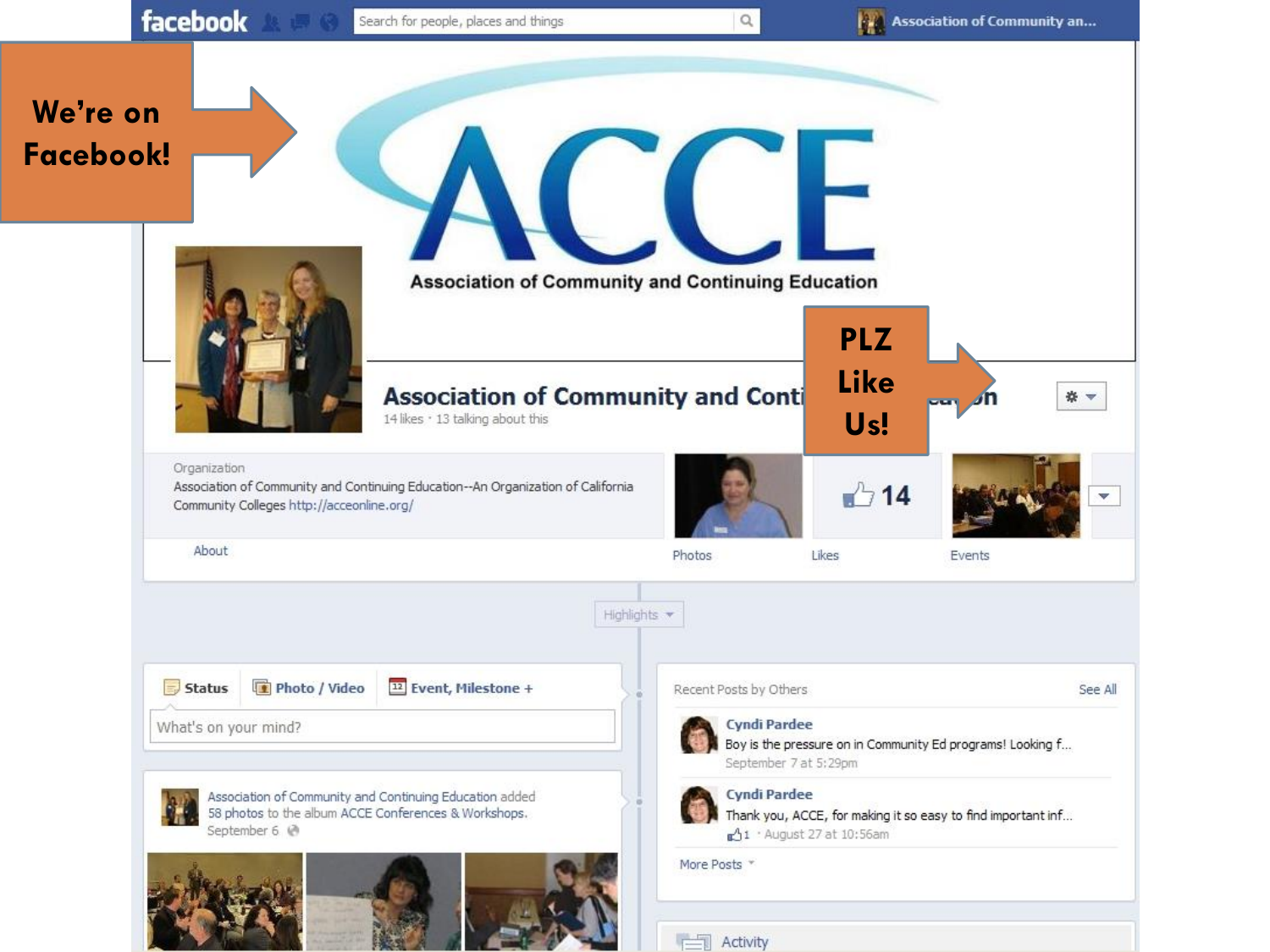## Facebook

- □ ACCE will use Facebook for posting info about ACCE events including event photos and videos, as well as article links on topics related to Community and Continuing education.
- □ We will be managing the content of our Facebook and Twitter sites by linking them so that when we update a status on one site, it will automatically post to the other—so you'll never miss out if you're only on one form of Social Media.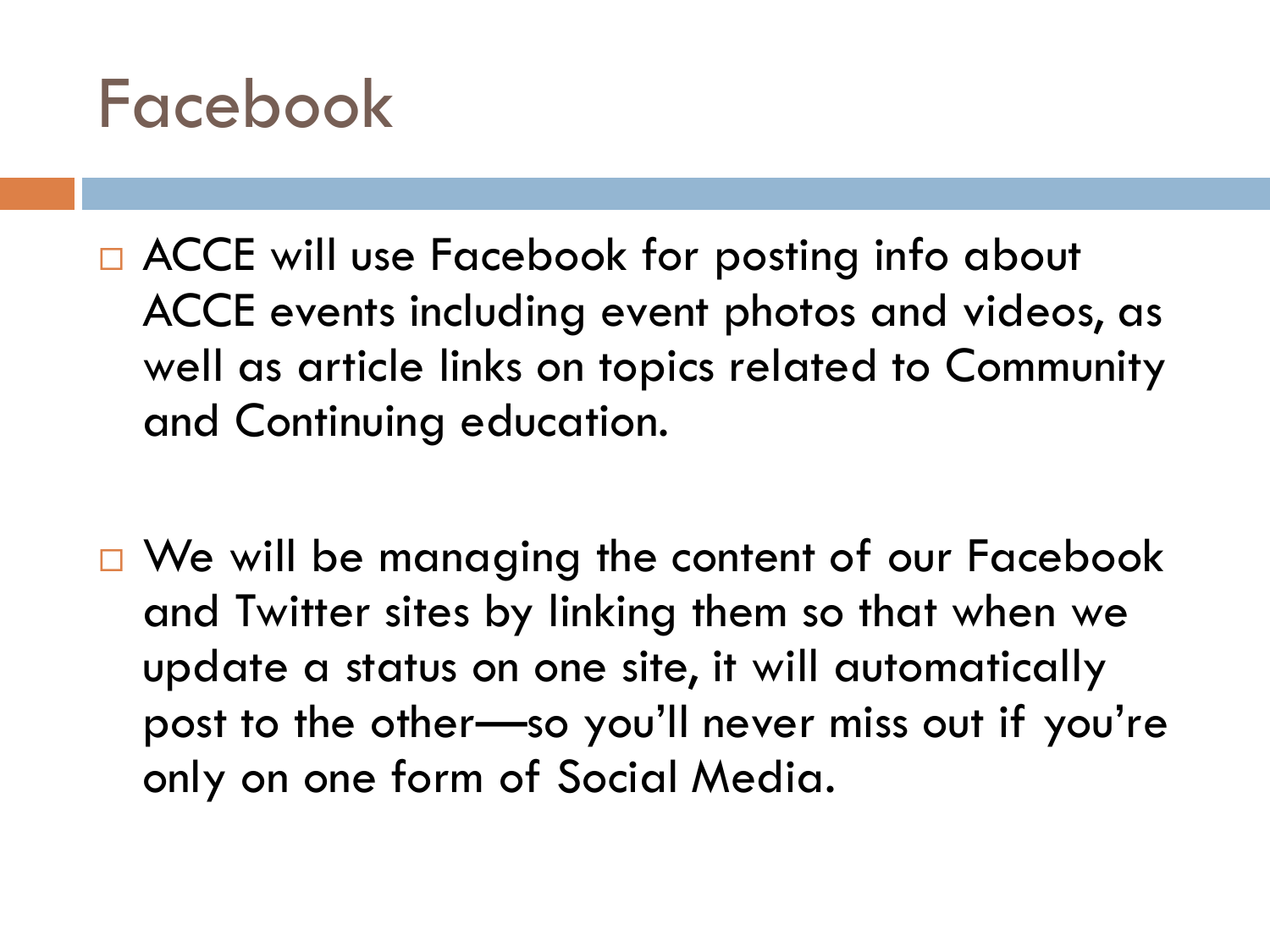$\bigoplus$  Home

 $@$  Connect  $#$  Discover



| <b>Association of Community and Contin</b> | <b>ACCEtweets</b><br>@ACCEtweets<br>California http://acceonline.org/<br>of Conmunity and Continu                              |                       | Edit your profile<br><b>PLZ</b><br><b>7</b> TWEETS<br>Association of Community and Continuing Education--An<br>9 FOLLOWING<br><b>Follow</b><br>Organization of California Community Colleges<br>3 FOLLOWERS<br>U <sub>s</sub> ! |
|--------------------------------------------|--------------------------------------------------------------------------------------------------------------------------------|-----------------------|---------------------------------------------------------------------------------------------------------------------------------------------------------------------------------------------------------------------------------|
|                                            | <b>Tweets</b>                                                                                                                  | $\blacktriangleright$ | <b>Tweets</b>                                                                                                                                                                                                                   |
| We're<br>on<br>witter!                     | Following                                                                                                                      | ×                     | <b>STATISTICS</b><br><b>ACCEtweets @ACCEtweets</b><br>6 Sep                                                                                                                                                                     |
|                                            | Followers                                                                                                                      | $\left( \right.$      | $\alpha$<br>I posted 58 photos on Facebook in the album "ACCE<br>Conferences" fb.me/EpY4AunH                                                                                                                                    |
|                                            | Favorites                                                                                                                      | S.                    | Expand                                                                                                                                                                                                                          |
|                                            | Lists<br>@ 2012 Twitter About Help Terms Privacy<br>Blog Status Apps Resources Jobs<br>Advertisers Businesses Media Developers |                       | <b>Service</b><br><b>ACCEtweets @ACCEtweets</b><br>4 Sep<br>$\operatorname{\mathcal{C}}$<br>Save the Date! November 8th ACCE Fall Workshop<br>fb.me/sv5WbOC5<br>Expand                                                          |
|                                            |                                                                                                                                |                       | gamma.<br><b>ACCEtweets</b> @ACCEtweets<br>4 Sep<br>$\mathfrak{C}$<br>SAVE THE DATE! Novermber 8th! fb.me/2ahWYCEni<br>Expand                                                                                                   |
|                                            |                                                                                                                                |                       | games<br><b>ACCEtweets</b> @ACCEtweets<br>24 Aug<br>$\alpha$<br>fb.me/1Siui2sVX<br>Expand                                                                                                                                       |
|                                            |                                                                                                                                |                       | gamma.<br><b>ACCEtweets @ACCEtweets</b><br>24 Aug<br>$\mathfrak{C}$<br>fb.me/1Uyw2K10X<br>Expand                                                                                                                                |
|                                            |                                                                                                                                |                       | gamma.<br><b>ACCEtweets @ACCEtweets</b><br>24 Aug<br>$\mathfrak{C}$<br>fb.me/19HO2MgxJ<br>Expand                                                                                                                                |
|                                            |                                                                                                                                |                       |                                                                                                                                                                                                                                 |

 $\mathcal{G}$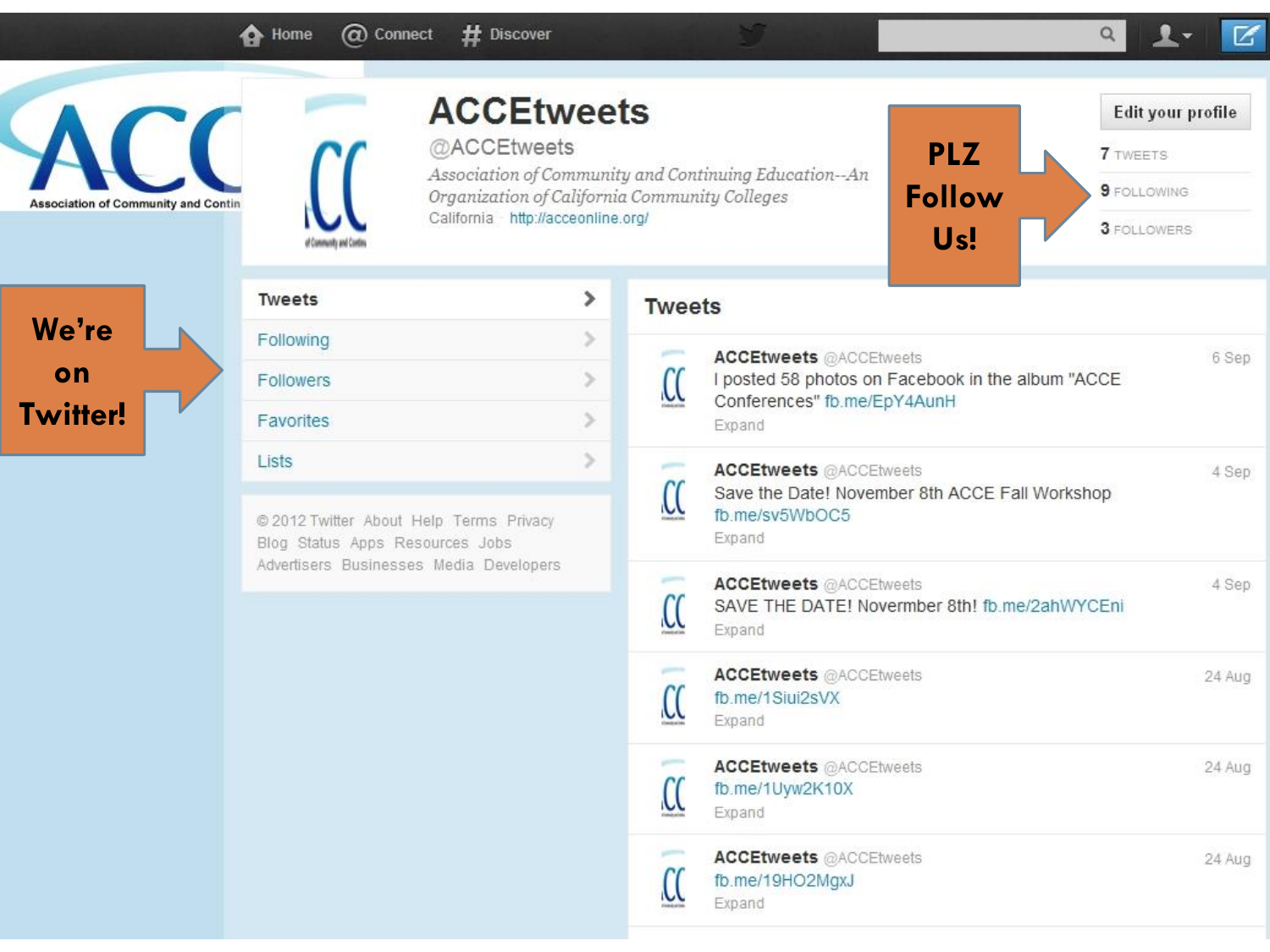

□ Our Twitter postings will provide short alerts regarding new items we've posted on Facebook and Linked in.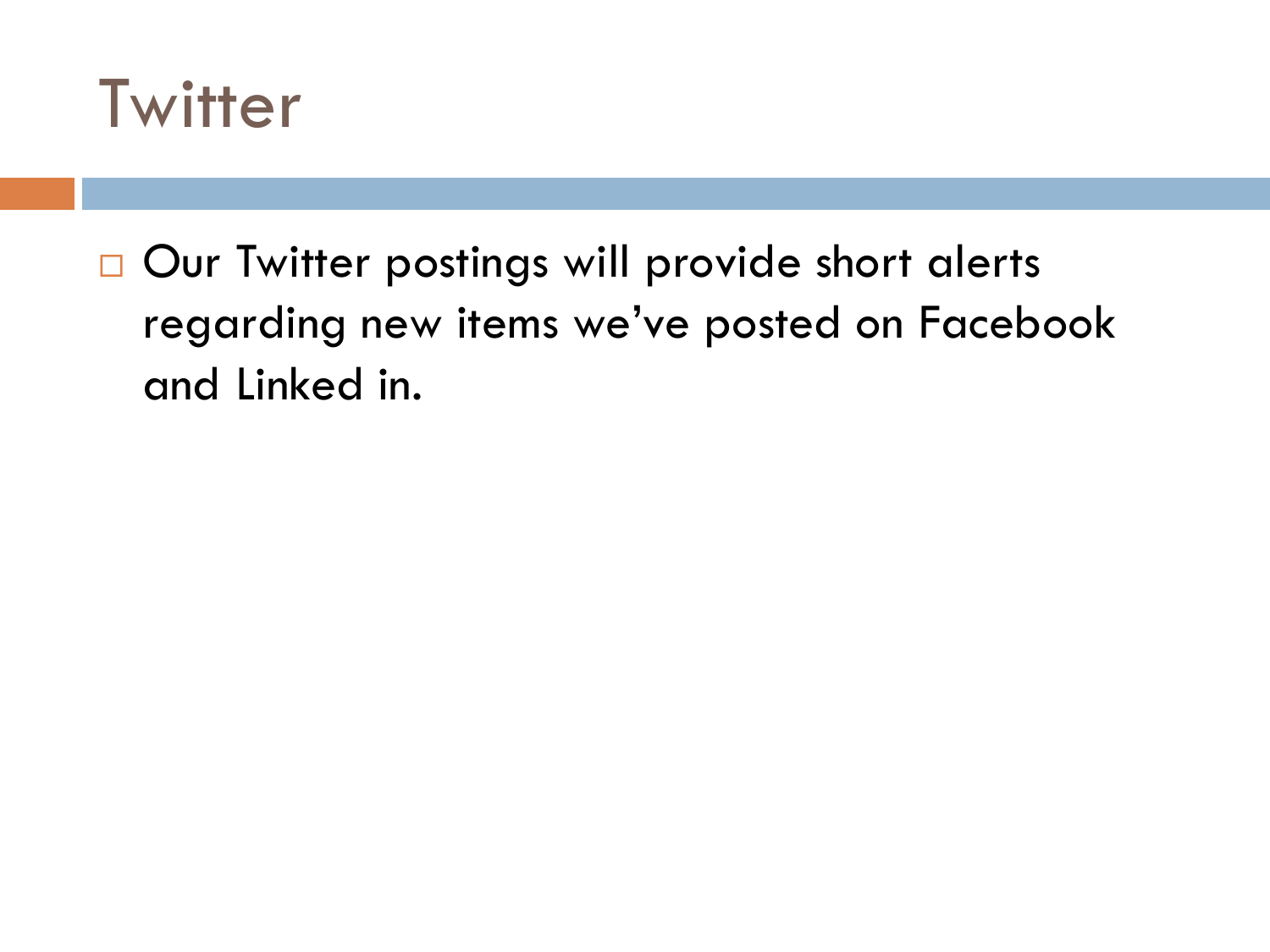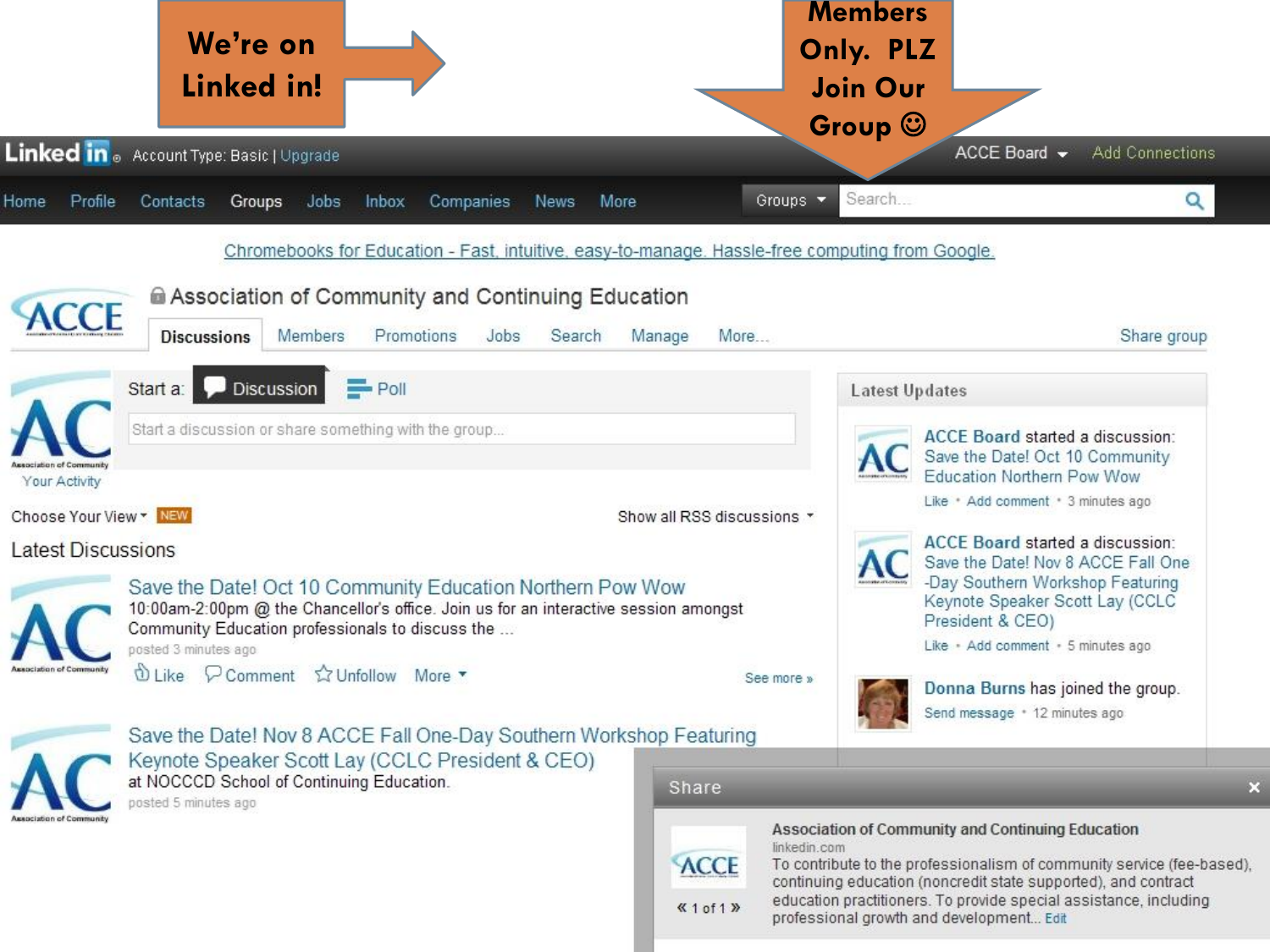## Linked in

□ Our Linked in group will be for ACCE members only and will encourage valuable discussions and polls related to our field.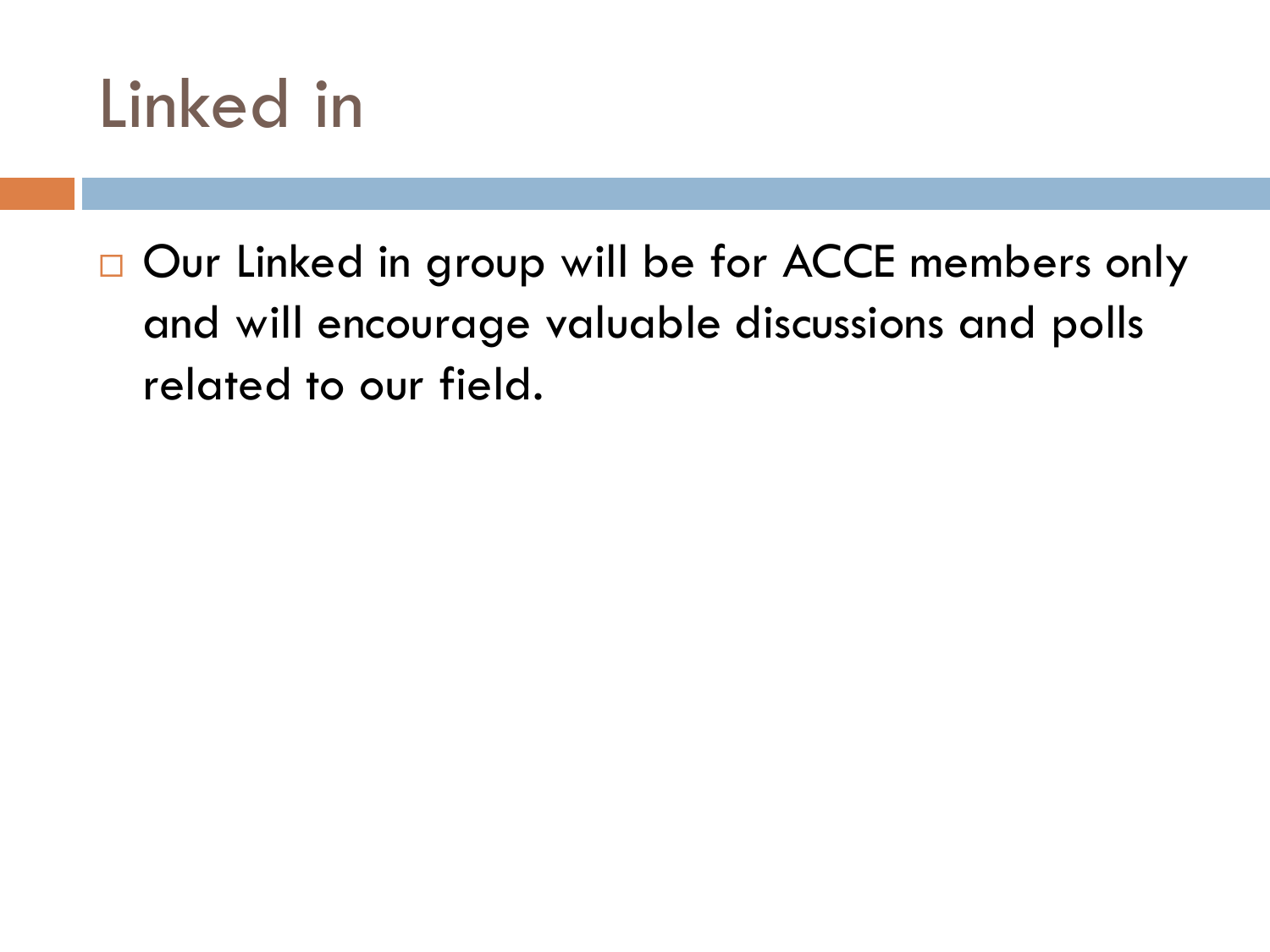

**Members Discussions** 

Flag

More \*

### **SAMPLE DISCUSSION**



Has anyone partnered with Boston Reed for their healthcare courses and can you share your experiences--good and bad?

Follow Chervl



S Brigette Satchell, Lynn Orosco like this

 $\bigcirc$  10 comments



Follow Ruth

Ruth Hendrick • I ran pharmacy tech classes through them a few years ago and found them to be very cooperative and professional. Their program is very organized and area pharmacists thought it provided good training. The only down sides I found were the cost to students and that it did take them the full allotted 6 months to find internship placements for at least one of the students. (Granted, his schedule was difficult due to other work.) I am currently looking at programs we might partner with them on at my current college. My caution, based on experiences of others in Virginia, would be to be certain that you don't just hand the whole process over to Boston Reed without maintaining your usual level of quality expectations. While they have a quality program, I think it still needs to be the job of the college to screen instructors, orient applicants, counsel students and follow up on classes. The relationship should be a partnership, and Boston Reed worked very well as our partner.

8 days ago . Like



Follow kat

kat cannella . We are currently partnered with BRC to offer Phlebotomy Tech, EKG Tech, and Electronic Health Records Specialist (EHRS). We have had limited success so far, with Phlebotomy making this term with 4 students. The other two classes have not made yet, so we will try them again in Winter '13. The staff at BRC is wonderful to work with, and they are finding and hiring excellent instructors. Because of certain policies on my particular campus, we must direct any questions about alternative funding options to BRC and they handle those requests. However, the high cost of the courses is definitely a deterrent to enrollment. Also, the partner revenue share is more or less lucrative depending on the specific class as well as enrollment levels.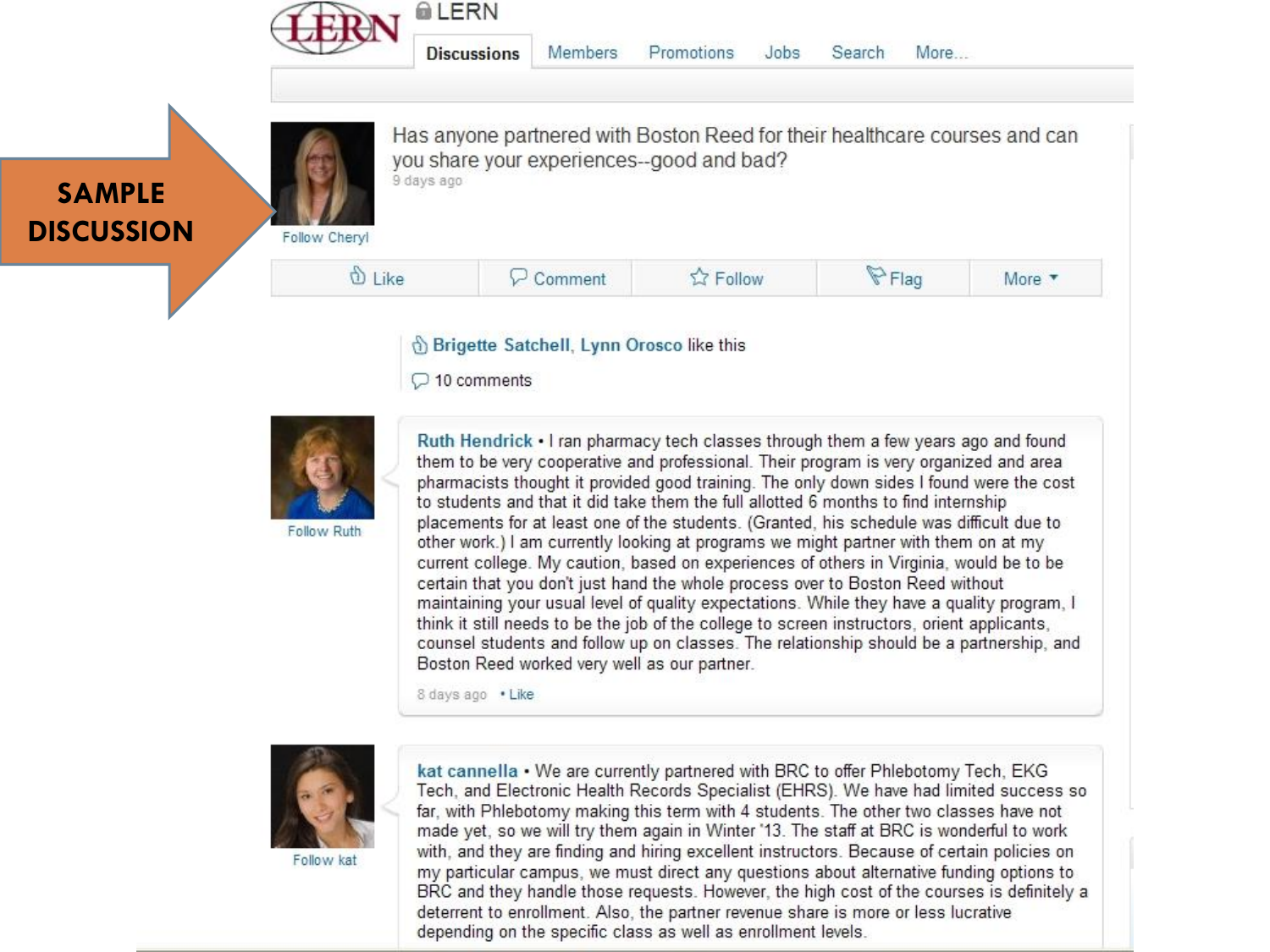#### **Wilke V-Comment L7 Follow More ▼**

**SAMPLE JOB POSTING** 



#### New Site Director-Renfroe Job!

Perfect for someone passionate about creating leisure/educational programs for middle school age youth!

#### Current Job Opportunities decaturga.com

Follow Bien

Site Director-Renfroe-Nov 2012 Reports to: Program Supervisor Department: Children & Youth Services Division Starting Salary Range: \$25,792 - \$27,040 Annually (Hourly equivalent is \$12.40 -\$13.00 an hour) DOQ (Exempt) Work...

posted 1 day ago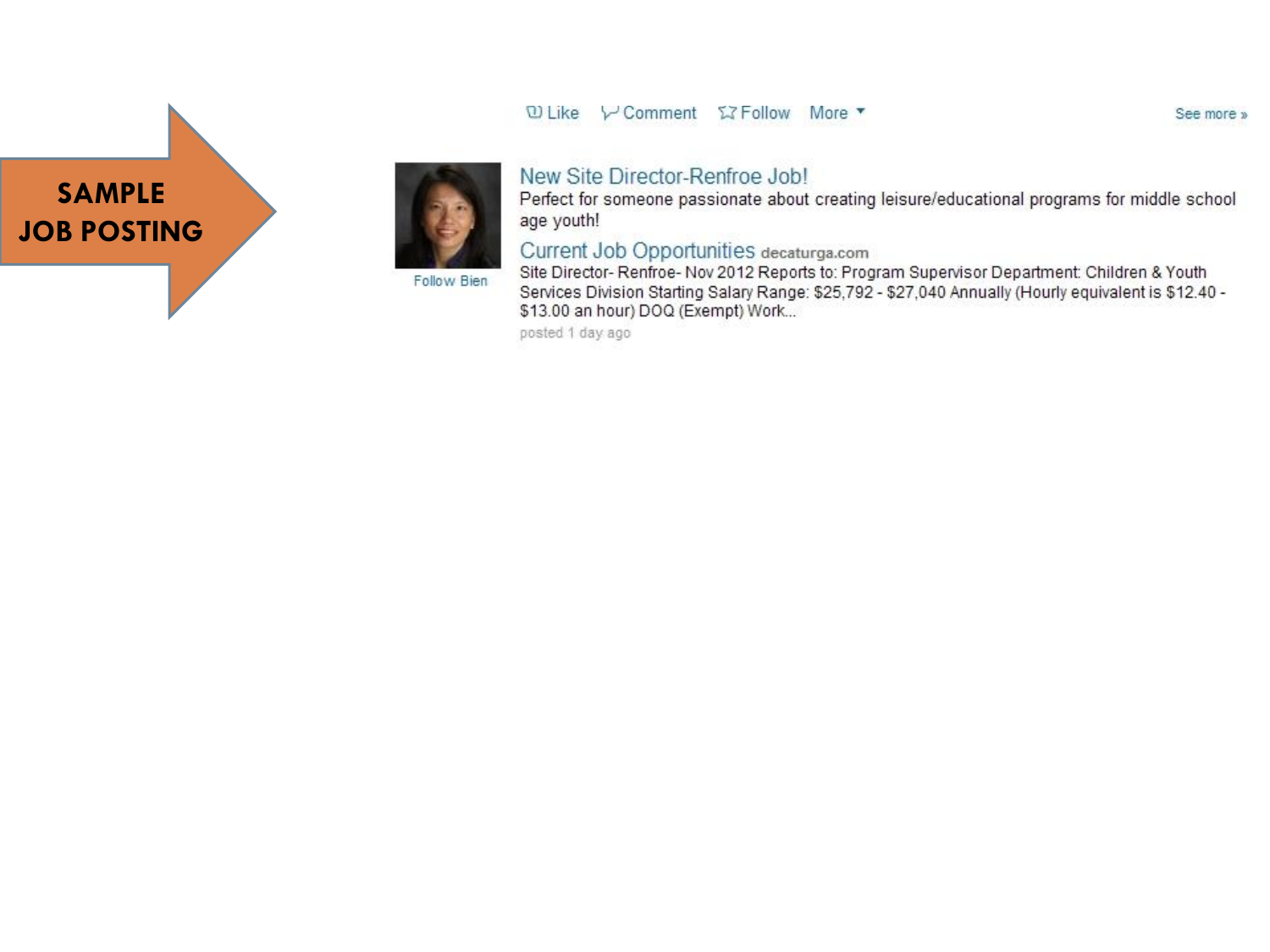# Begin Interacting

□ Whether you're on Facebook, Twitter, Link in or all of the above, ACCE invites you to join in for some social networking!